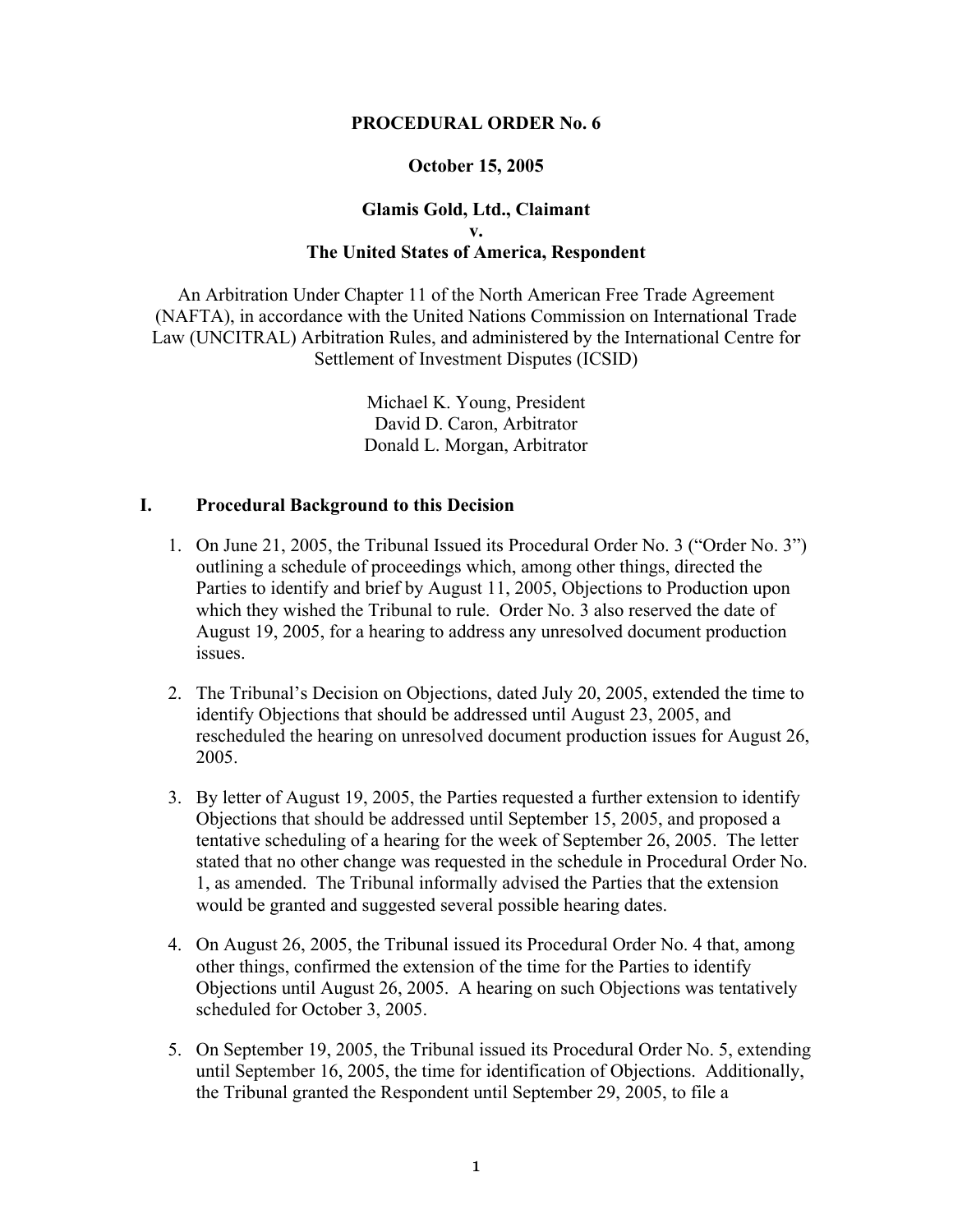memorandum responding to Claimant's filing of September 16, 2005. The schedule for further proceedings was otherwise unchanged.

- 6. Claimant filed its Request for Production on Certain Documents Withheld by Respondent on September 16, 2005. Respondent filed its Response to Glamis's Request for Production of Privileged Documents on September 29, 2005.
- 7. On October 3, 2005, a hearing was conducted before the Tribunal in Washington, D.C. in the offices of the International Centre for Settlement of Investment Disputes at the World Bank.

# **II. The Views of the Parties**

- 8. At the October 3, 2005 hearing, both Parties presented arguments regarding the scope of privileges asserted in response to the document requests of the other party. The issues raised will be addressed by a separate future decision of the Tribunal.
- 9. In addition to their arguments described in paragraph 8, both Parties informed the Tribunal that certain aspects of the arbitration would require greater time than previously expected and that this made the current schedule difficult. Principally, the Parties stated that the great quantity of documents produced by both Parties and the process of reviewing these documents and objecting to production or withholding was requiring significantly more time than expected.
- 10. Consequently, both Parties acknowledged that the extension of certain deadlines in the schedule was appropriate, though Claimant wished to avoid any significant delay in the date of the final arbitral hearing, if at all possible.

# **III. Requests of Non-Disputing Parties**

- 11. Certain non-disputing parties that wished to file non-party submissions with the Tribunal requested the Tribunal to reconsider its earlier decision that such submissions be filed prior to the filing of the Parties' memorials. The nondisputing parties asserted that it would be difficult to submit meaningful submissions without first examining the Parties' memorial and counter-memorial.
- 12. The Tribunal requested the views of the Parties on this request as a part of the October 3 Hearing. The Parties acknowledged the concerns of the non-disputing parties and agreed that non-party submissions could be filed contemporaneously with any Article 1128 filings, currently scheduled to be filed approximately a month following the submission of Respondent's Counter-memorial.